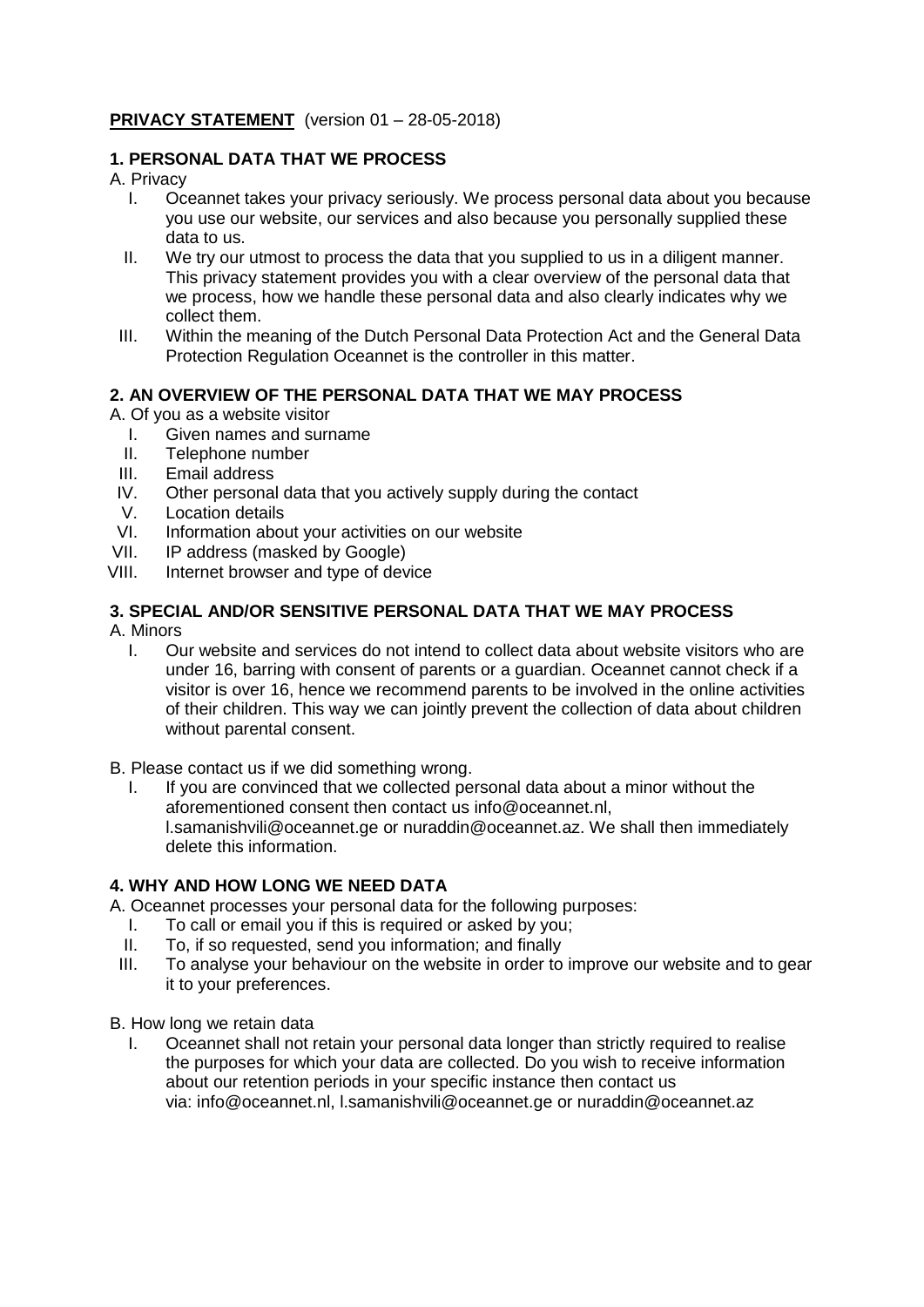# **5. SHARING WITH OTHERS**

### A. No sales

- I. Oceannet never sells your data to third parties and shall only disclose them if this is required for the implementation of our agreement with you or to comply with a statutory obligation.
- II. We conclude a processing agreement with businesses that process your data under our authority in order to ensure the same level of security and confidentiality of your data. Google Analytics is a processor of your data on behalf of Oceannet. Oceannet remains the controller.

## **6. ANALYSIS OF WEBSITE VISIT**

### A. Cookies

- I. Oceannet uses cookies as you can read in our cookie statement. A cookie is a small file that is stored in the browser of your computer, tablet or smartphone during the first visit to this website.
- II. Oceannet uses several types of cookies that are shown and explained further in our cookie statement:
	- 1) Functional cookies are cookies with a purely technical functionality. They ensure that the website works properly, for instance your preferred settings can be remembered in relation to the placing of cookies. They also allow us to update and improve our website and our services via the website.
	- 2) Analytical cookies of third parties. These cookies can keep track of your surfing behaviour on our website. For this analysis Oceannet uses Google Analytics. For more information about this service we refer to article 7.

B. What if you do not like cookies

I. You can deactivate cookies by setting up your internet browser in such way that it no longer stores cookies. In addition, you can also remove all information that was previously stored via your browser settings.

# **7. GOOGLE ANALYTICS**

## A. Google

- I. Through our website a cookie is placed of the, undoubtedly known, company Google. These cookies are part of the "Analytics" service. We use this service to examine how you use our website as a visitor and Google generates transparent reports about this for us.
- II. Google may disclose this information to third parties if Google is by law held to do so or to the extent that third parties process the information on behalf of Google. This is beyond the control of Oceannet. Through the conditions we did not allow Google to use the obtained information for other Google services.
- III. Since 29 August 2017 Google has complied with the EU-US Privacy Shield framework with which the rights of European citizens in respect of the transfer of data to the United States were harmonised with the strict European privacy legislation.
- IV. Oceannet contributes anonymous data to an aggregated data set to enable functions like benchmarking and publications with which Oceannet obtains insight into data trends. Any and all information with which the website can be identified is removed and combined with other anonymous information before it is shared with others by Google.

## B. Anonymisation

- I. Oceannet concluded a processing agreement with Google. The information collected by Google is, where possible, anonymised in the course of which your IP address is masked in order that your exact location cannot be traced.
- II. Oceannet accepted the 'Data Processing Amendment for the Analytics account of oceannet.nl / oceannet.ge / oceannet.az on 29 August 2017.